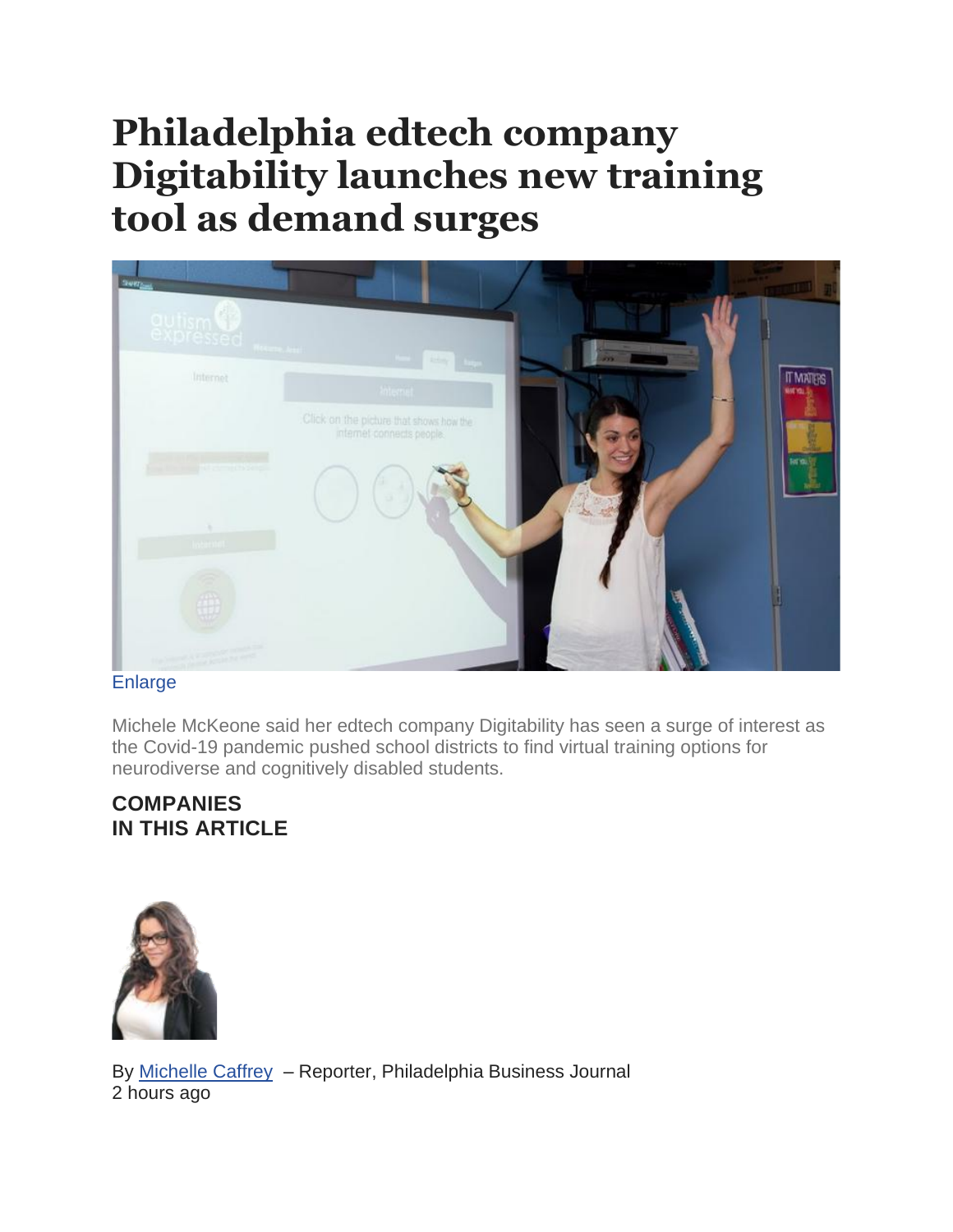[Michele McKeone](https://www.bizjournals.com/philadelphia/search/results?q=Michele%20McKeone) watched through Instagram as her friends learned new recipes and picked up quarantine hobbies when the Covid-19 pandemic brought the world to a halt in March. At the same time, her Philadelphia edtech company Digitability was suddenly moving at a breakneck speed.

"We've been busier than ever," she said.

School districts are federally required to offer transitional work training to certain students with special education needs starting at age 14, McKeone said, but when Covid-19 hit, schools' usual go-to options – hospitals or retail stores – were no longer an option.

So they turned to Digitability, which had already designed a workforce and digital literacy platform for neurodiverse students or those with cognitive disabilities that could be used virtually, in-person or in a hybrid mode. Now, as the company has doubled the number of states in which it operates to 25, it's also rolling out a new financial literacy feature called Bankability that McKeone called "a game changer."

Bankability builds off of Digitability's existing "social economy" that teachers can customize for students, where they earn virtual currency for exhibiting work-ready behaviors and can spend it to earn rewards.

McKeone said they realized they could take the experience a step further by creating an online banking system for the currency the students earn. In Bankability, students are assigned bills like rent, Wi-Fi and transportation; have purchase options like seeing a movie or buying snacks; and are given both checking and savings accounts to manage.

In the classroom, rewards would typically equate to actual snacks and other perks, but teachers have been working with students' families to tie the program to at-home benefits like extra time to play video games while schools remain in a virtual mode.

Right now, Bankability's beta version is offered to all of Digitability's existing customers, but McKeone sees it as a potential standalone product in the future. While they exclusively work with school districts at the moment, it's possible it could also turn into a consumer-facing option in the future.

So far, when she mentions the new Bankability feature to potential customers, they stop her there.

"They say, 'Well you should've just led with that,'" she said.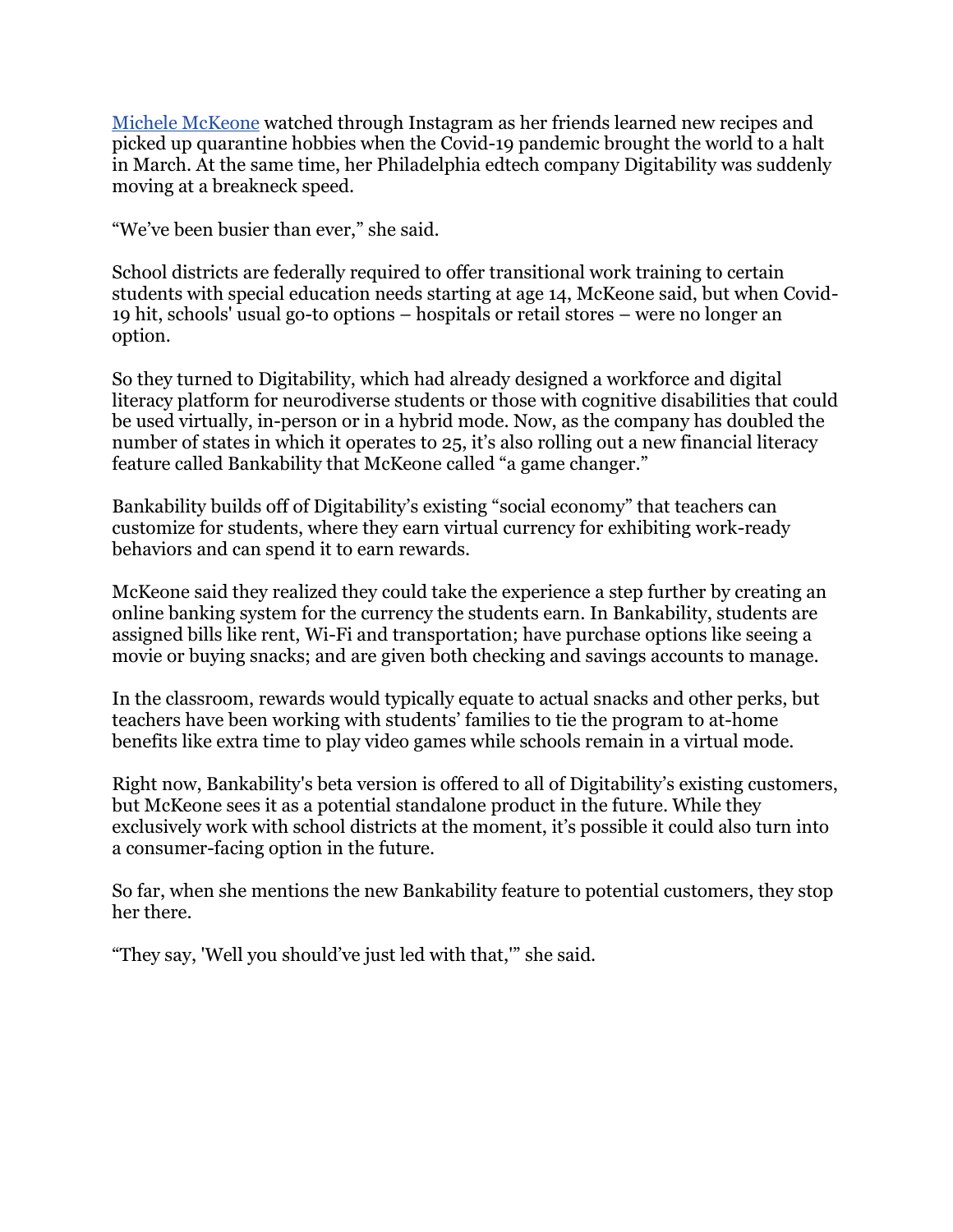| <b>Digitability</b>            |                                            |             | <b>Oankability</b><br><b>Badges</b><br>Logout<br>Home |  |
|--------------------------------|--------------------------------------------|-------------|-------------------------------------------------------|--|
| Bankability                    | <b>Checking Account Balance:</b><br>\$0.00 |             | <b>Savings Account Balance:</b><br>\$0.00             |  |
| ≝<br><b>Account History</b>    | <b>Approved Purchases</b>                  | <b>Date</b> | <b>Bills Due</b><br><b>Date</b>                       |  |
| Pay a Bill                     | Chips \$2                                  | 12/2020     | 12/2020<br>Rent                                       |  |
| <b>Make a Purchase</b>         | YouTube \$10                               | 11/2020     | 11/2020<br>Wifi                                       |  |
| <b>Set a Budget</b><br>F       | Movie \$5                                  | 10/2020     | 10/2020<br>Gym                                        |  |
| S<br><b>Transfer Funds</b>     | YouTube \$10                               | 9/2020      | 9/2020<br><b>Transportation</b>                       |  |
| 山<br><b>Payroll</b><br>Enlarge |                                            |             | Image: Digitability                                   |  |

An example of the Bankability dashboard, part of Digitability's digital literacy training program.

## DIGITABILITY

Bankability was built with the help of a \$5,000 grant from Ben Franklin Technology Partners of Southeastern Pennsylvania, which backed Digitability in its \$500,000 seed round in 2016.

The new grant came as part of BFTP's \$2 million Save Our Startups initiative, which focused on providing local startups with funding to improve health outcomes and create social impact during the Covid-19 crisis.

Digitability was a good fit for the funding since BFTP approaches health investing through a big-picture approach, said [Jennifer Hartt,](https://www.bizjournals.com/philadelphia/search/results?q=Jennifer%20Hartt) director of investments for health and digital health at BFTP.

"We look at health very broadly, including what it is to thrive. With developmental disabilities or just neurodiversity itself, that can end up meaning that it's beneficial to have other supportive things, whether it's accommodations in school, or transitional training to being out of school that really looks at the whole person and looks at their lives in a very whole way," Hartt said.

Digitability ties that all together, she said, and McKeone is especially well-suited to run the company since she's a former special education teacher with a master's degree in